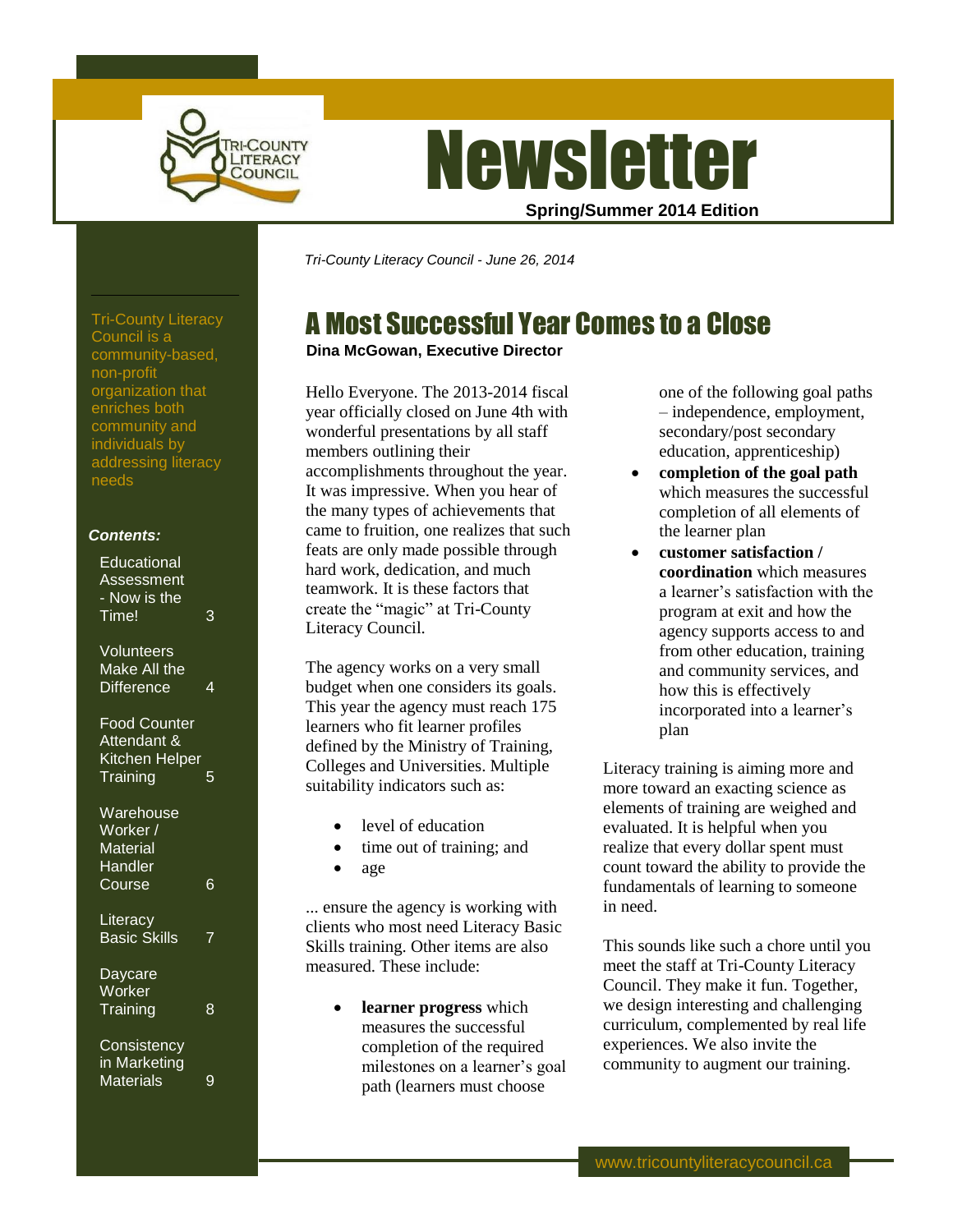# Newsletter **Newsletter Page 2 of 9**

Tri-County Literacy Council offers FREE training programs (from Literacy Basic Skills to Occupational courses) in the environment that best suits your learning style and goals. We provide:

- One-on-One **Tutoring**
- Small Group Classroom

Courses are offered at various times of the year, depending on labour conditions and learner needs.

Visit our website regularly; to learn about the latest FREE courses being offered, or call 613-932-7161.

# A Most Successful Year Comes to a Close (Continued)

Community partnerships are an integral part of the training as they provide assistance with:

- interviews
- employment
- job shadowing
- and much more

We know it takes a village to raise a child. We often forget that same village continues to uphold our needs as adults whether they are spiritual, educational, physical and/or psycho/social. Tri-County Literacy Council relies on this village and it is forever grateful for the support shown to the agency as shared by its community members. These members include our Board of Directors who provides the agency with the wisdom and guidance to make the plans that ensure success throughout the year. The Board of Director's for the 2014- 2015 year consists of:

- Mrs. Carol Potts
- Mr. Tom Swift
- Ms. Shirley Fraser
- Mrs. Cathy Levac
- Mr. Angus Kelly

If you or someone you know is interested in joining the Board please email:

<tri-countyliteracy@on.aibn.com>

Members must be 19 years of age or more, have a flexible time schedule (meetings are usually held late morning to early afternoon, every second month), and preferably have experience in fields beneficial to the agency (education, law, social work, marketing, business, finance / accounting etc.) Your resume will be considered and if a suitable opening exists you will be contacted immediately. **You too, can be part of the village that is making meaningful differences in people's lives.**

Now, a new season is upon us and the agency looks forward to even greater success.

A recent donation by the Sunrise Rotary Club of Cornwall will enable the agency to seek out digital signage. More will follow as the agency works its way through work orders, permits etc. Keep an eye out at Second and Augustus as the "big ugly sign" which does a tremendous job is eventually replaced with "a sign of the time". Until next time...

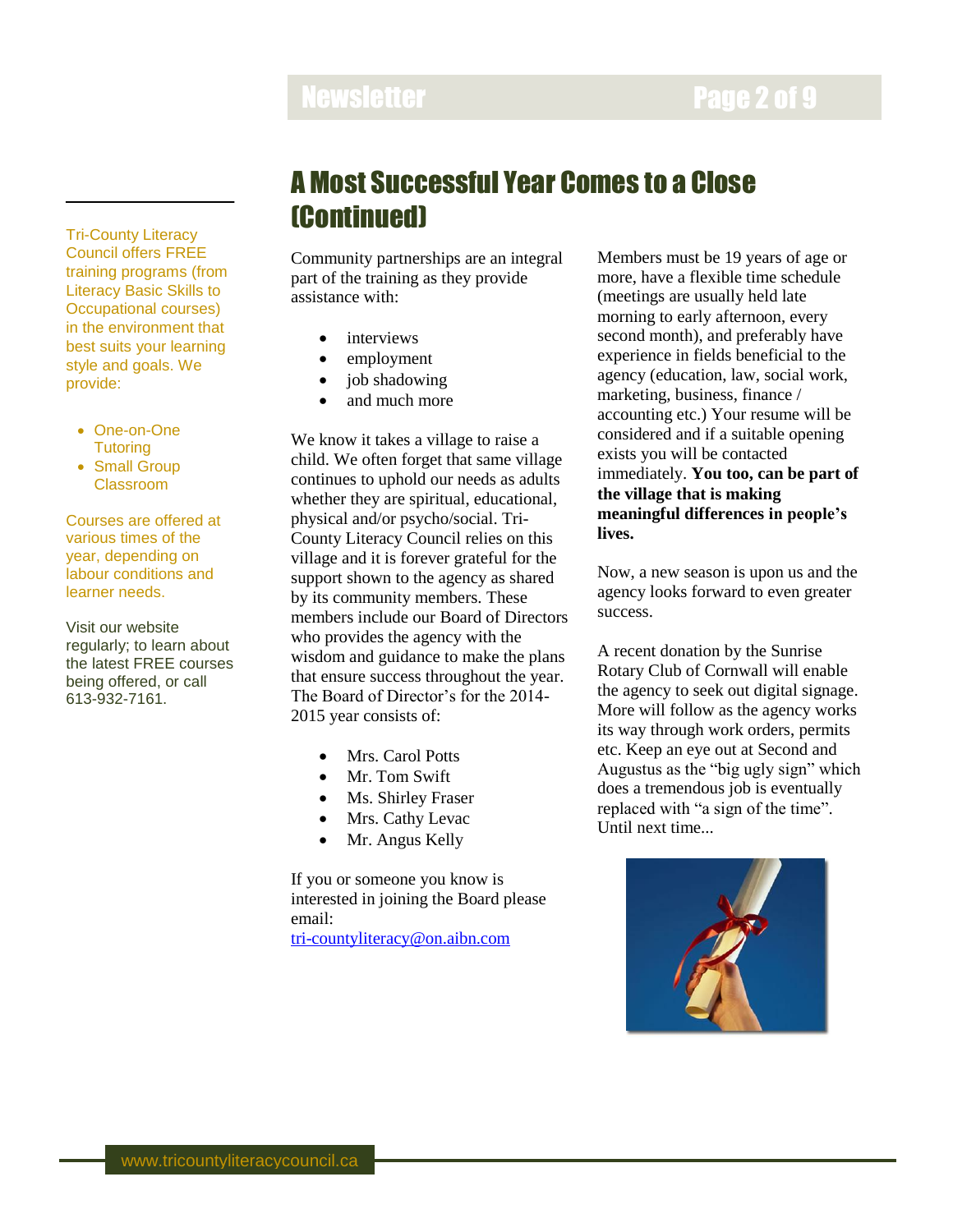# Newsletter **Page 3 of 9**

### Educational Assessment - Now is the time!

### **Carolyn Eva, Educational Assessor**

When summer arrives, most people are not thinking about school. In fact, most schools are closed for the summer and students are on holidays.

However, Tri-County Literacy Council is OPEN at this time and it is an opportune occasion to plan for fall training.

### **Now is the time to**:

- $\triangleright$  call and schedule a meeting with the educational assessor
- $\triangleright$  consider your goals
- $\triangleright$  ensure everything is in place, as you start to work on those goals

Whether you need to upgrade your Essential Skills to:

- $\triangleright$  obtain high school credits
- $\triangleright$  take college courses
- $\triangleright$  prepare for employment

### **... assessment is key**.

First Stop Assessment will help you plan your next educational steps, so that when September arrives (and your children are in school), you have a plan in place and are ready to begin your learning without delay.

### **Get a head start with your goal this summer - complete your FREE educational assessment!**

### "

*Action is the foundational key to all success.*



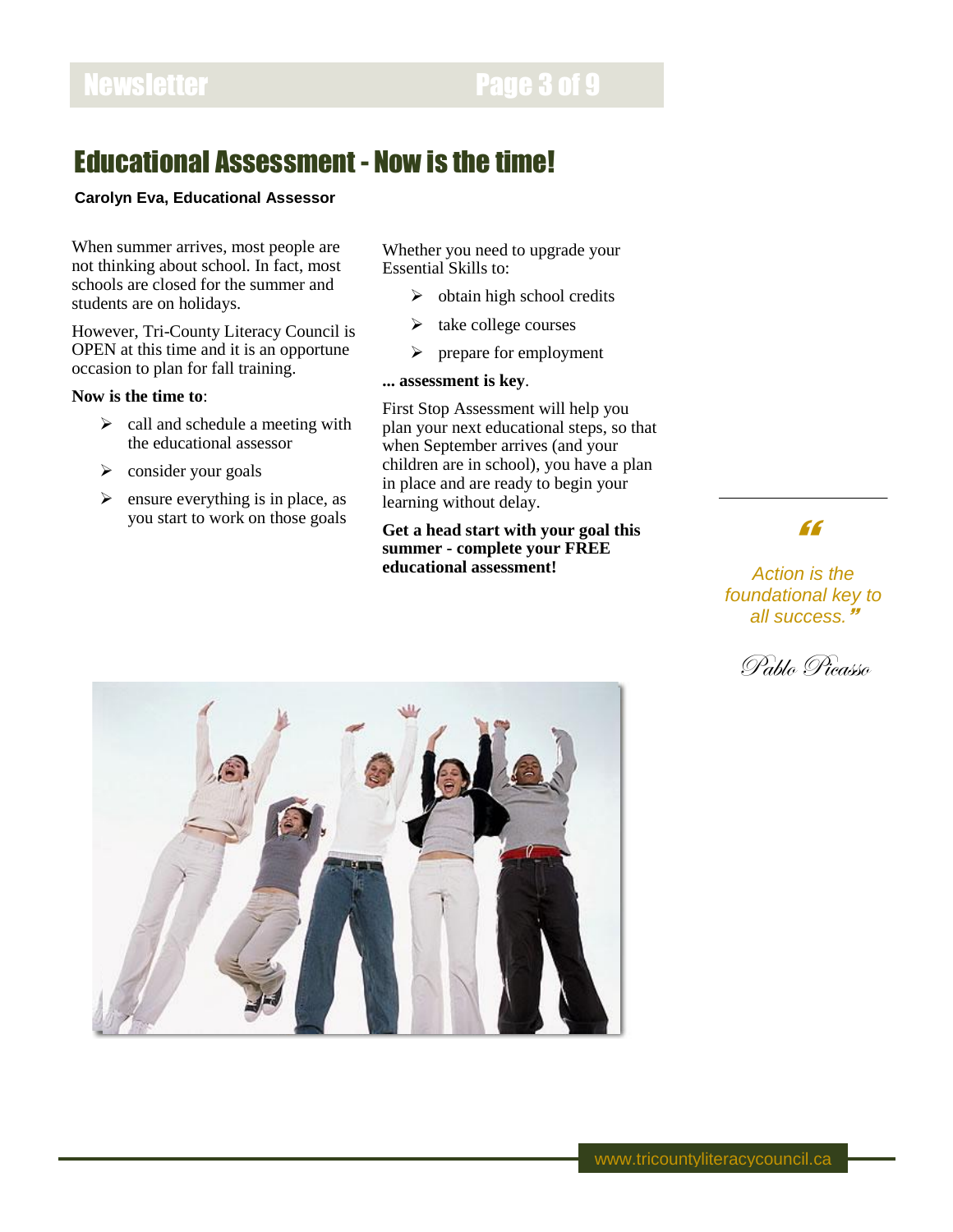### Newsletter **Newsletter Page 4 of 9**

# Volunteers Make All the Difference

### **Carol Anne Maloney, Coordinator of Volunteers and Literacy Trainer**



**A Literacy Basic Skills (LBS) learner sharing her story**

At Tri-County Literacy Council we are fortunate to have many volunteers, from many walks of life, willing to devote their time to help our agency. Their contributions make a meaningful difference in our agency. Ways that people can volunteer include:

- being a guest speaker and sharing their expertise
- working in our Community Homework After-School Program (C.H.A.P.)
- assisting an instructor in a classroom setting
- performing administrative tasks
- tutoring in our One-on-One Mentoring program
- being a member on our Board of Directors

On Thursday, May 22, 2014 we had the opportunity to thank our volunteers at our Annual Volunteer Appreciation.

We were privileged to have four students from various programs speak on how volunteers have made a significant impact in their lives. We applaud these students for their courage and willingness to share their stories. What they had to say inspired our volunteers and made them aware of how valuable their gift of time and heart is.

I would also like to thank our generous sponsors who helped make the event even more special. They are:

- Cornwall Square
- Home Depot
- Nav Fit Sports Centre
- Moustache Joe's
- Roy Florist
- Parkway Inn and Conference Centre



# "

*No act of kindness, no matter how small, is ever wasted.*

Aesop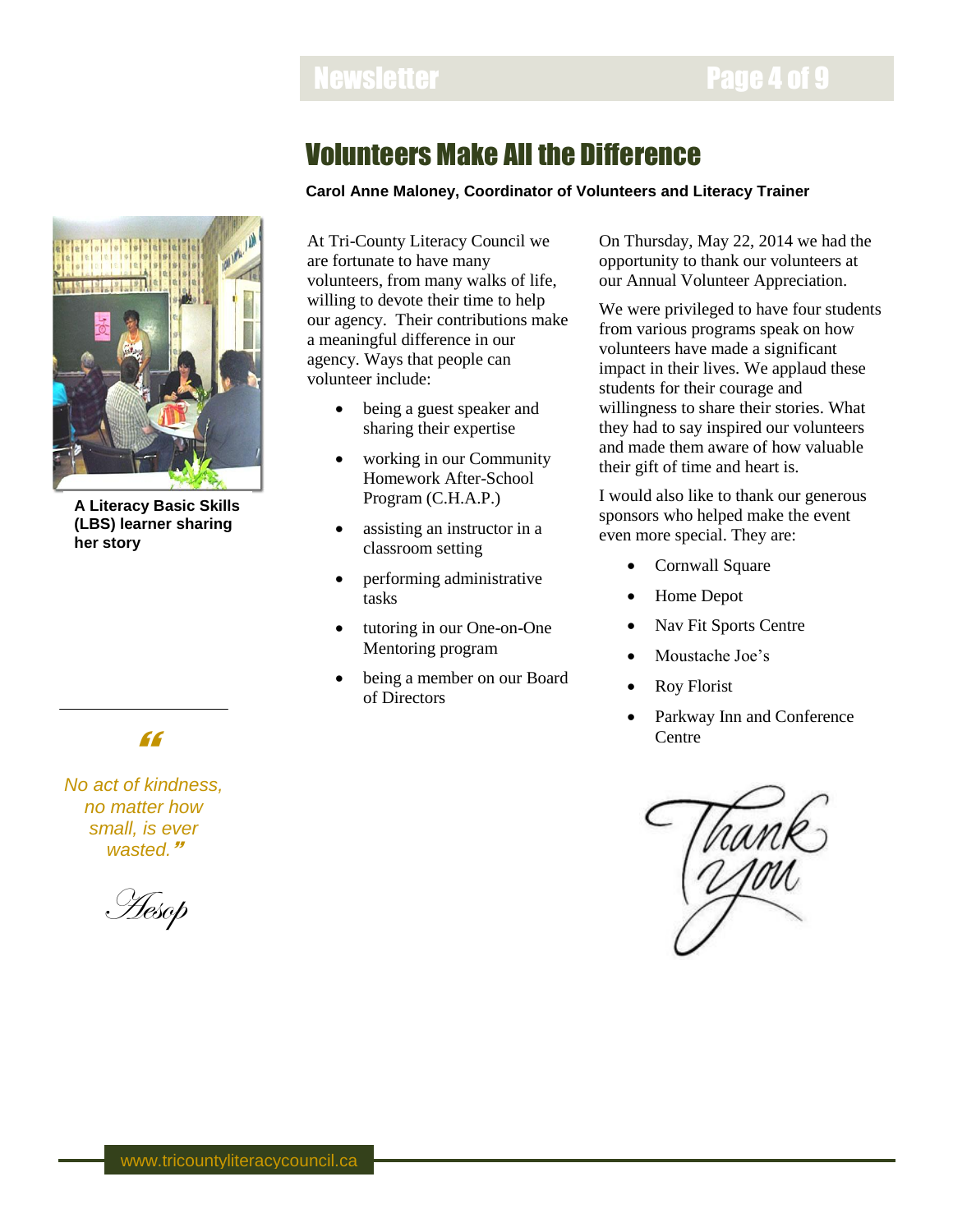# Food Counter Attendant & Kitchen Helper Training

**Carol Anne Maloney, Coordinator of Volunteers and Literacy Trainer**

This May, Tri-County Literacy Council was pleased to offer Food Counter Attendant & Kitchen Helper training. This curriculum was developed in partnership with Northern Connections Adult Learning Centers and Literacy Link Eastern Ontario.

Twelve learners graduated the training.

These students had the opportunity to learn:

- **Food Safety and Sanitation**
- > Importance of Customer Service
- Workplace Safety

Course highlights included a visit from a Food Inspector from the Eastern Ontario Health Unit, and Danielle Bray, a

licensed Cook who worked in various kitchen environments - from Front Line Cook to Sous-chef patissier for the President of the Ottawa-Hull Chef's Association at the time.

Students also visited Job Zone to become informed on the various services they provide to job seekers, free of charge.

Links to local employers were developed enabling students the occasion to perfect their job interviewing skills.

We thank Glen-Stor-Dun Lodge, Subway, and Farm Boy for their support.



*You miss 100% of the shots you don't take.*

Wayne Gretsky



*Thank you to our program partners: Glen-Stor-Dun Lodge Subway Farm Boy*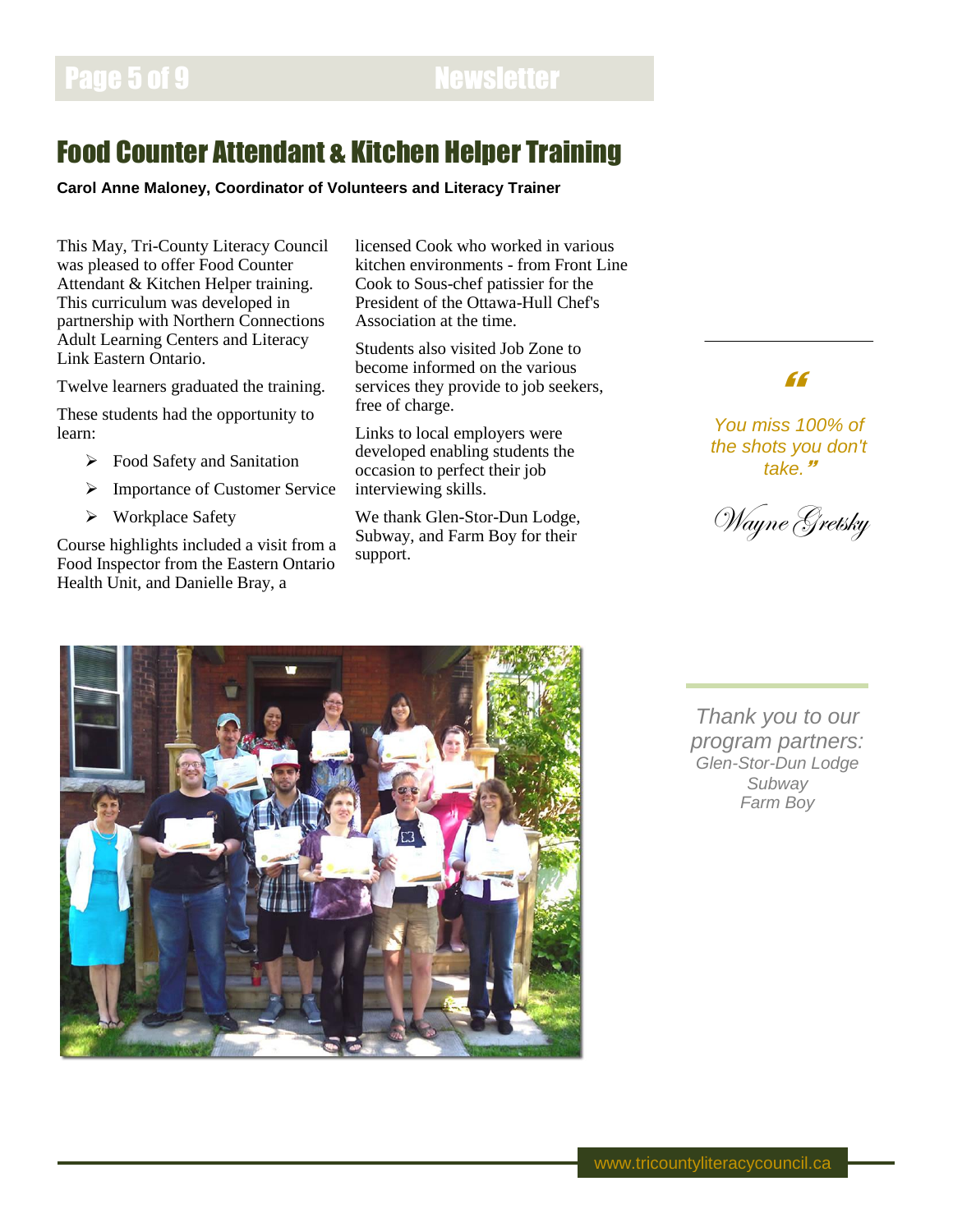### Newsletter **Newsletter Page 6 of 9**

## Warehouse Worker / Material Handler Course

### **Nancy Pilote, Literacy Trainer**

We are presently into our 9th session of the Warehouse Worker / Material Handler occupational curriculum program.

This 8-week course strengthens literacy skills with a focus on numeracy, as part of the 9 Essential Skills identified by the Ontario Ministry of Training, Colleges and Universities. These are the basic skills required for success at home, work, and play. More specifically, the mathematical component of the course focuses on areas, perimeters, and volume.

An initial assessment is conducted at the beginning of this training. Learners also complete tests and milestones, as part of this course.

An advantageous component of this course was additional certification made possible by a partnership developed with Fraser Workplace Safety Solutions.

This alliance saw graduates benefit from the following 3 additional certificates, based on practical experience:

- $\triangleright$  Forklift Operation
- $\triangleright$  WHMIS (Workplace Hazardous Material Information Systems)
- $\triangleright$  Propane Handling

Qualified graduates of the course, gain increased employment opportunities, due to this additional certification.

This valuable program creates jobready employment candidates that hit the ground running when they take on employer-specific training.

Tri-County Literacy Council will again be offering the Warehouse Worker / Material Handler course in September 2014, as new warehousing facilities are being built, therefore creating an ongoing demand for such employees.

*Thank you to our program partners: Benson Group, SCM/Walmart and Fraser Workplace Safety Solutions*



### "

*Opportunities are usually disguised as hard work, so most people don't recognize them.*

Ann Landers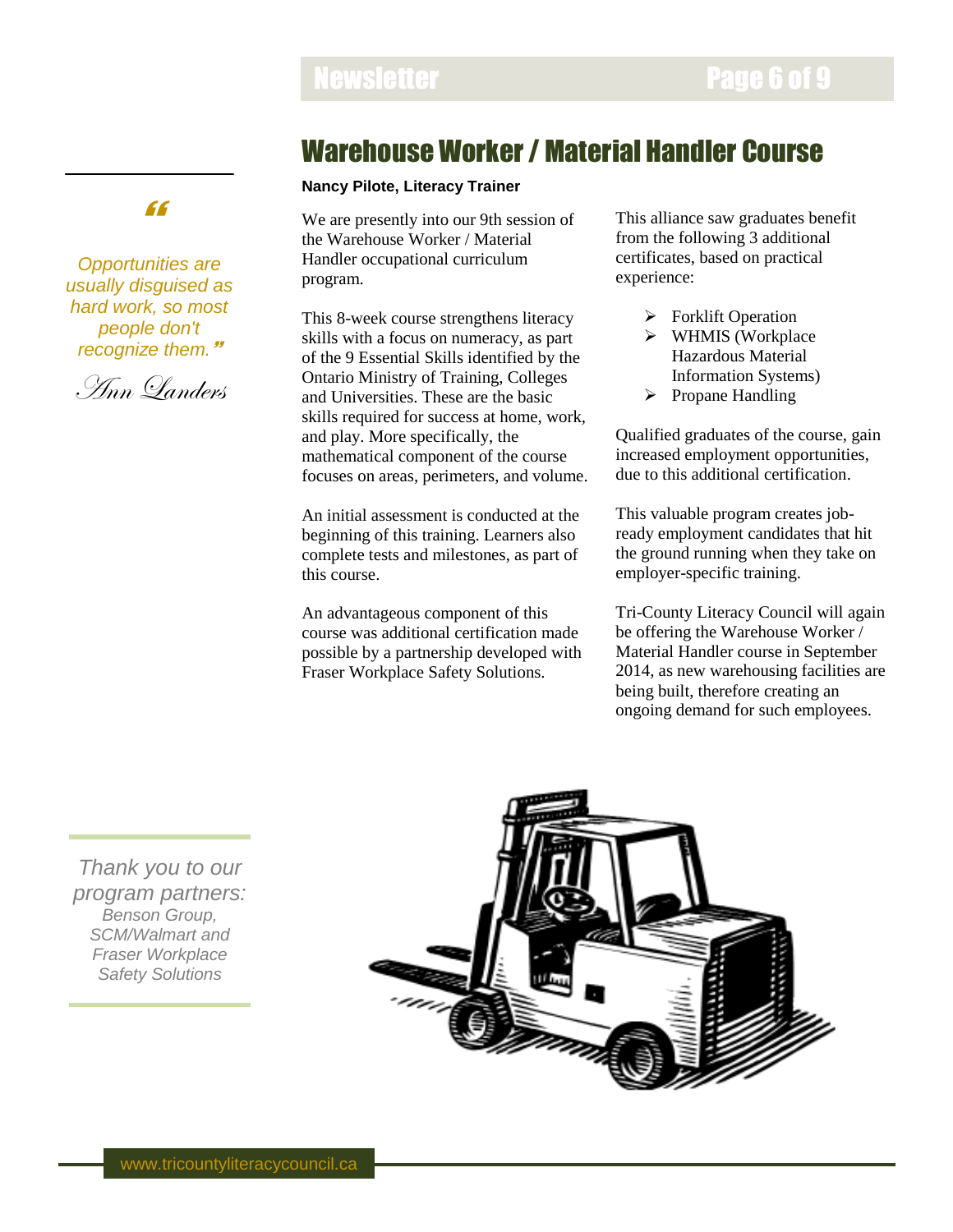# Page 7 of 9 Newsletter

# Literacy Basic Skills (LBS)

### **Nancy Pilote, Literacy Trainer**

The LBS students work on individual assignments, aligned with their individual goal path which means improving Essential Skills for any of the following:

- employment
- apprenticeship
- secondary school credit
- post-secondary education
- independence

Weekly assignments are given to encourage students to use dictionaries and thesauruses to research spelling words and/or related topics. Word lists are used to develop sentences with improved grammar, punctuation, and proper meaning.

Students are challenged by varying math skill

levels such as decimals, multiplication, fractions, percentages and conversion.



A new program component sees learners read a book of their choosing weekly. The reaction to this course's latest addition has been very positive. As a result, students realize the importance of reading.

Tri-County Literacy Council maintains a library of books for anyone to use. Students are actively browsing this resource when making their weekly reading selection.

Learners continue to use the classroom computers, as they complete online assignments like math tutorials by the Khan Academy.

As much as possible, assignments are related to an individual's goal path. For some learners it means an emphasis is placed on math, while others may focus on oral communication or document use. It depends on what a learner is striving to achieve. This small group methodology suits learners seeking to close learning gaps and who are eager to move on in their educational journey.

Students are surveyed in the program, to ensure training is meeting their learning needs.

If you would like to upgrade your Essential Skills call 613-932-7161 today.

The LBS program is free-of-charge and is offered on an ongoing basis.

You can sign up any time!

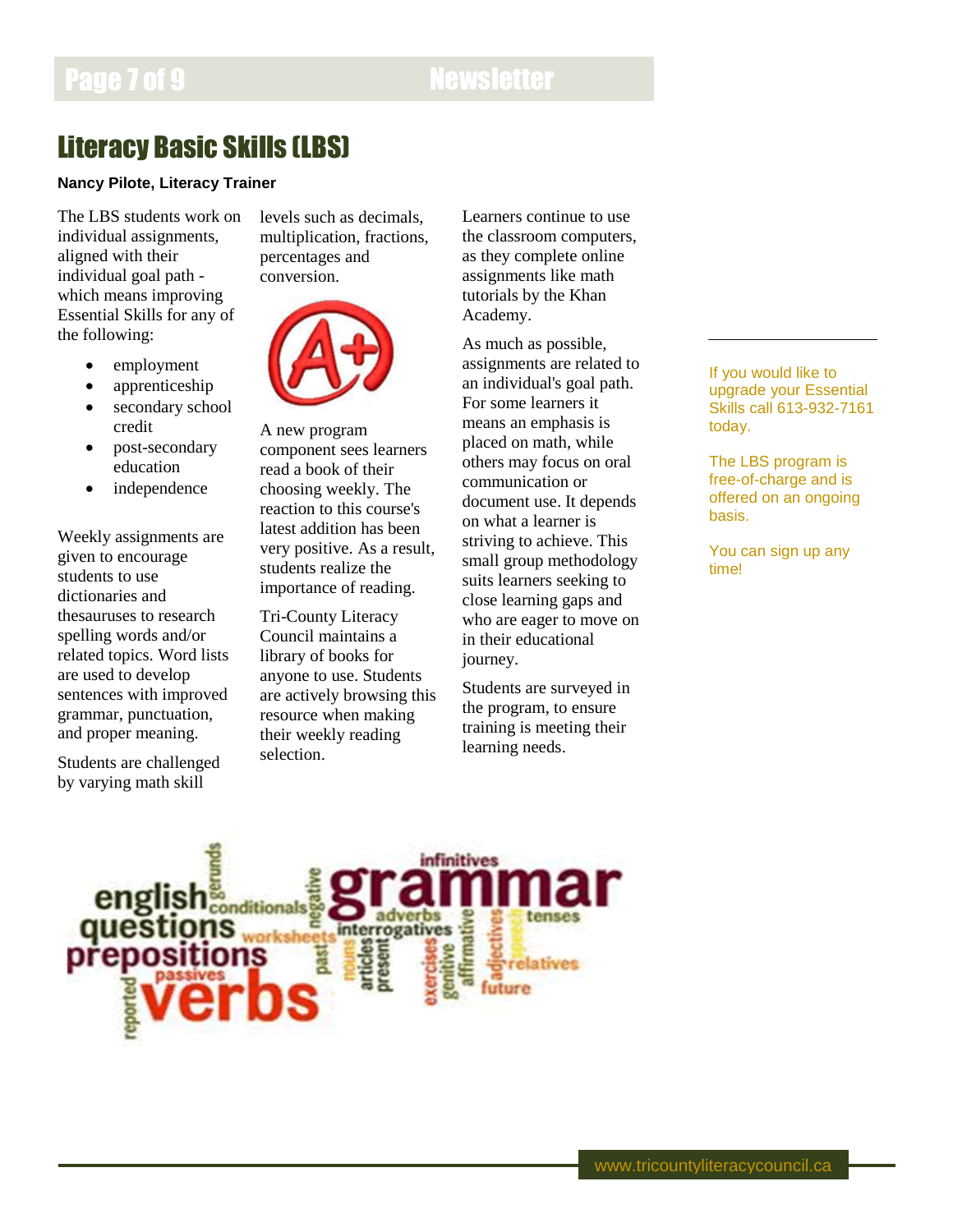# Newsletter **Newsletter Page 8 of 9**

### Daycare Worker Training

**Kristina McDermid, Information Management Systems Coordinator and Literacy Trainer**

In May, a group of learners attended the Daycare Worker program, which offered them many great opportunities. The curriculum was developed by Literacy Link Eastern Ontario and is meant for individuals unsure whether this field is a good fit.

Their goal paths ranged from employment to college (St. Lawrence College's Early Childhood Education program specifically).

Benefits of this program included guest speakers from:

- Children's Aid Society
- Eastern Ontario Health Unit
- Ontario Works



Site visits to local agencies consisted of:

- Cornwall Public Library - Students learned of the many resources available and toured both the adult and children's sections.
- Ontario Early Years Centre - The resource centre was made available to the learners, as well as services explained.
- Job Zone d'emploi Students learned of Job Zone's role in the community. This resulted in the majority of them registering for services.
- Richelieu Daycare Learners experienced what it would be like to work in a daycare environment. Individually, they worked with different groups of children.

The final assignment consisted of developing a meal menu for a period of a week. These projects, presented at graduation, were elaborate and impressive. Most students created menus centered on healthy eating. Many brought in food samples from yoghurt cookies and homemade fruit roll-ups, to fruit fish.

The class was a success. 100% of learners stated they recommend the course to those considering the training.

Having graduated from this Essential Skills training, two graduates applied to the local college.

Another session of the Daycare Worker training course is planned for fall of 2014. If you or anyone you know is interested in this FREE training, call 613- 932-7161 for more information or to enroll.

*Thank you to our program partners: Richelieu Day Care Ontario Early Years Centre The Children's Aid Society Eastern Ontario Health Unit Job Zone Ontario Works Cornwall Public Library*

### "

*Education is not preparation for life; education is life itself.*

John Dewey